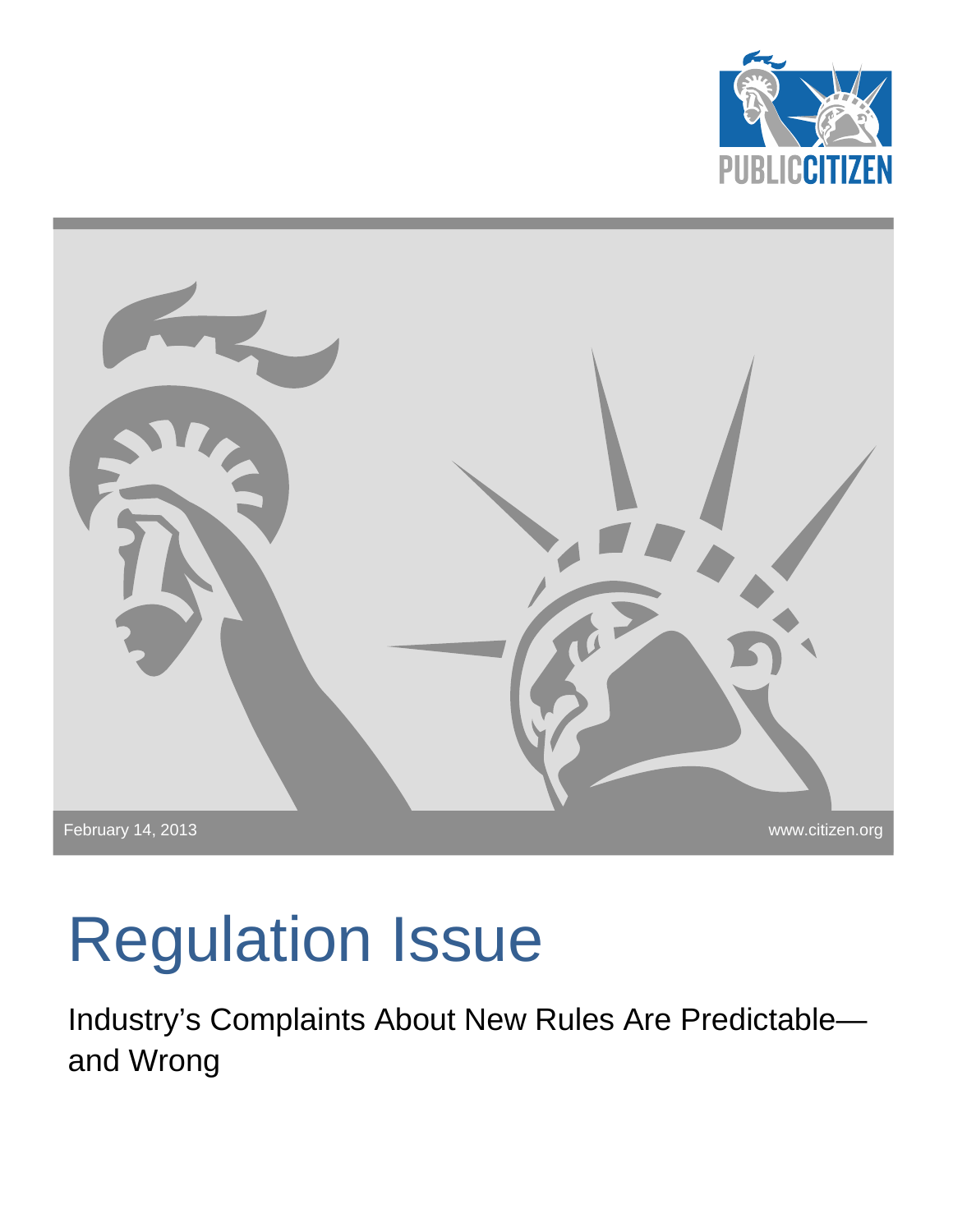#### **Acknowledgments**

This report was written by Adam Crowther, Researcher for Public Citizen's Congress Watch division, and edited by Congress Watch Research Director Taylor Lincoln.

#### **About Public Citizen**

Public Citizen is a national non-profit organization with more than 300,000 members and supporters. We represent consumer interests through lobbying, litigation, administrative advocacy, research, and public education on a broad range of issues including consumer rights in the marketplace, product safety, financial regulation, worker safety, safe and affordable health care, campaign finance reform and government ethics, fair trade, climate change, and corporate and government accountability.



Public Citizen's Congress Watch 215 Pennsylvania Ave. S.E Washington, D.C. 20003 P: 202-546-4996 F: 202-547-7392 [http://www.citizen.org](http://www.citizen.org/)

© 2012 Public Citizen.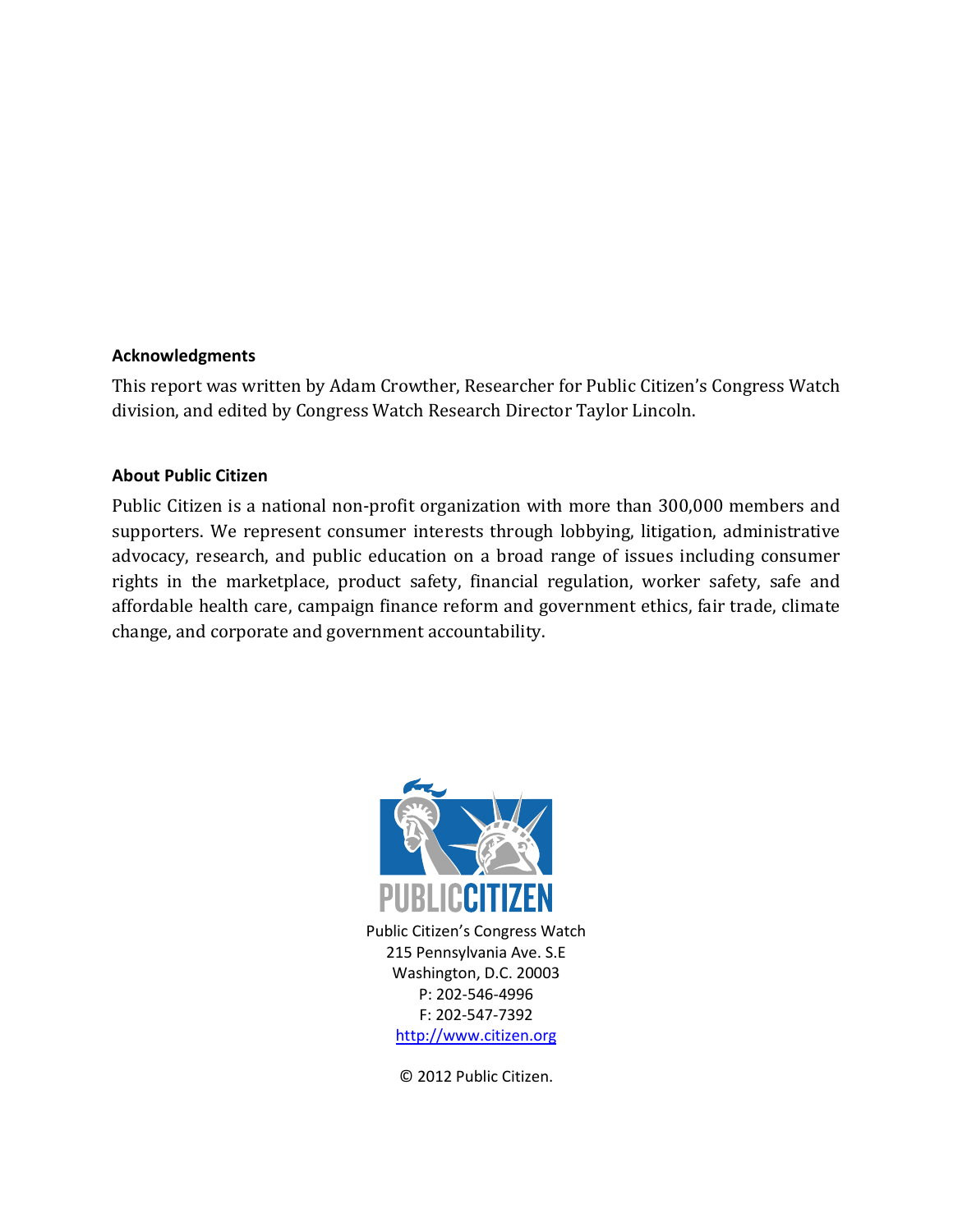**The Chamber of Commerce, industry groups, and its allies have been repeating the same I** refrain for decades: Regulation will hurt businesses, cause job losses, and reduce The Chamber of Commerce, industry groups, and its allies have been repeating the same<br>refrain for decades: Regulation will hurt businesses, cause job losses, and reduce<br>profits. In just one example, the U.S. Chamber of Com create the Securities and Exchange Commission represented an "impossible degree of regulation of the credit agencies and business enterprises of the country."[1](#page-2-0) Today, at the national, state, and city levels, opponents of regulation claim proposed rules will eliminate jobs, reduce profits, and hurt consumers.

But such doomsday forecasts rarely, if ever, materialize. Regulations that prompt hysteria when they are being debated usually end up imposing minimal costs on businesses once they take effect. And they often yield significant benefits. Take the securities laws that the Chamber and other groups opposed in the 1930s. Today, in reference to institutions established by the Securities Act of 1934 and other New Deal reforms, the Chamber says "America's well-regulated, efficient, and transparent markets promote economic growth and prosperity while also maintaining the U.S. as the premier global financial center.["2](#page-2-1)

This report looks at five more recent areas that have followed a familiar pattern: The proposed regulation initially prompts industry to conjure dramatic language about the damage it will cause. Then, the regulation takes effect and wins broad public approval. Meanwhile, industry's ominous predictions quietly recede from memory after they fail to materialize.

## **San Francisco Paid Sick Leave**

In 2007, San Francisco enacted a city-wide ordinance that provides paid sick leave to all employees who work in the city. The measure called for workers at firms with 10 or more employees to accrue one hour of paid sick leave per 30 hours of paid work, beginning 90 days after the employee's start date. Workers at these firms could acquire a maximum of nine days per year, whereas workers at firms with 10 or fewer employees could accrue five days. These days could be used for personal illness, injury, or medical appointments, or to care for a family member.[3](#page-2-2)

In a statement, the San Francisco Republican Party argued that the [p](#page-2-3)aid sick leave ordinance was a "job-killing attack on San Francisco's economic engine."4 Kevin Westlye, executive director of the Golden Gate Restaurant Association suggested to *The New York* 

<span id="page-2-0"></span><sup>&</sup>lt;sup>1</sup> TAYLOR LINCOLN, PUBLIC CITIZEN, INDUSTRY REPEATS ITSELF 1 (June 2011), [http://bit.ly/p8wi6j.](http://bit.ly/p8wi6j) <sup>2</sup> *Id.*

<span id="page-2-2"></span><span id="page-2-1"></span><sup>&</sup>lt;sup>3</sup> ROBERT DRAGO AND VICKEY LOVELL, INSTITUTE FOR WOMEN'S POLICY RESEARCH, SAN FRANCISCO'S PAID SICK LEAVE ORDINANCE: OUTCOMES FOR EMPLOYERS AND EMPLOYEES 3 (February 2011), http://bit.ly/fYpVZd.

<span id="page-2-3"></span><sup>&</sup>lt;sup>4</sup> Proposition F: Paid Sick Leave Ordinance, SMART VOTER, http://bit.ly/W78EdA (viewed Jan. 30, 2013).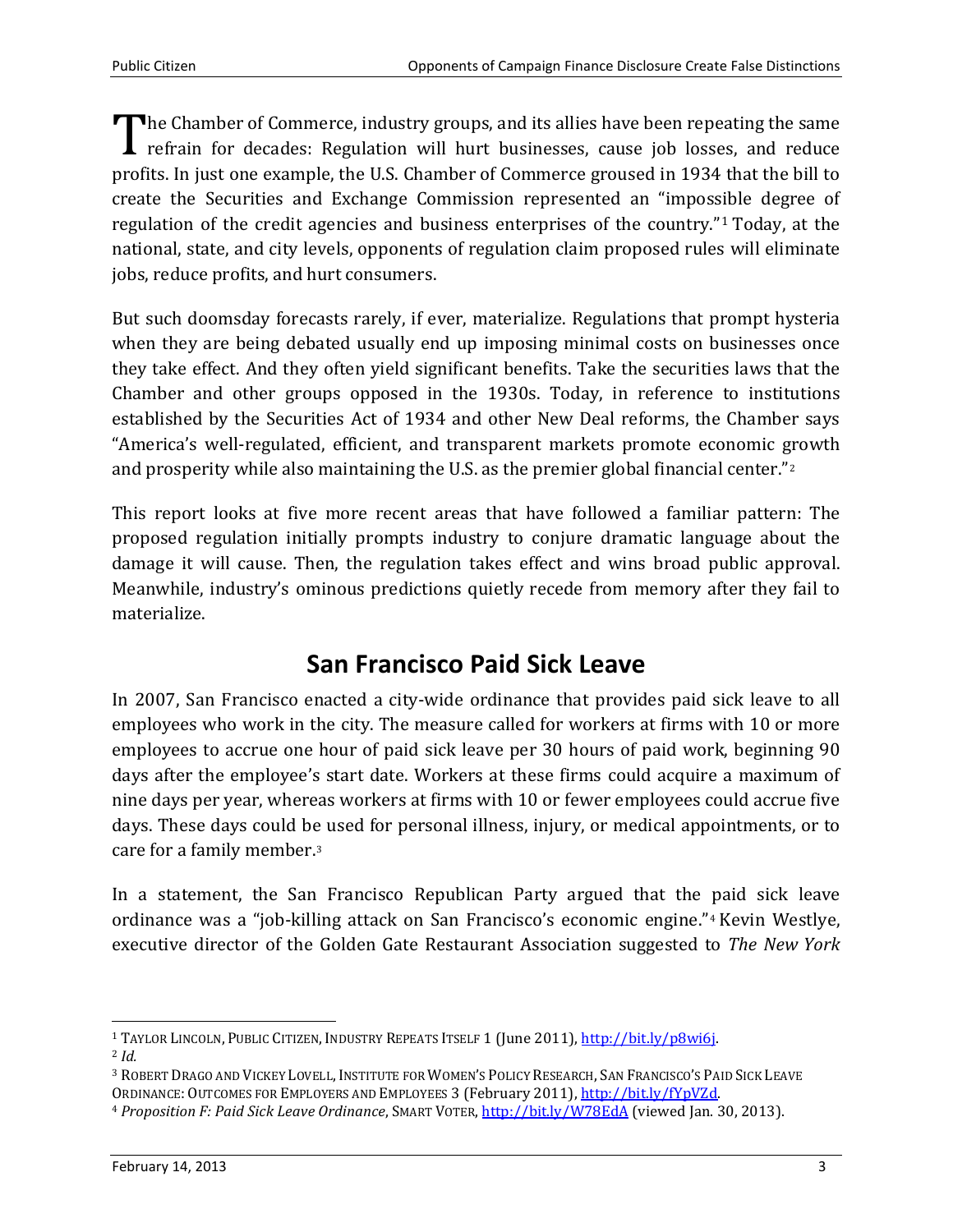*Times* that paid sick leave would cause restaurants to raise prices, lose customers, and in many cases, close.[5](#page-3-0)

But after implementation of the paid sick-leave law, San Francisco experienced an increase in employment. A study by the Drum Major Institute found that employment in San Francisco increased 3.5 percent between the start of 2006 and the start of 2010. In San Francisco's five closest neighboring counties, employment fell 3.4 percent during the same period.[6](#page-3-1) The same study found that despite predictions to the contrary, the number businesses in San Francisco grew by 1.64 percent between 2006 and 2008 while falling by 0.61 percent in neighboring counties. San Francisco also experienced growth within both large a[n](#page-3-2)d small businesses, and within the retail and food service industry during this period.7 (These industries expected to be affected most by the ordinance.)

The impact on businesses themselves was minor. A majority reported that understandin[g](#page-3-3) and implementing the ordinance was either "not difficult" or "not too difficult."<sup>8</sup> Additionally, while only 14 percent of businesses reported a negative impact on profits, more than 70 per[c](#page-3-4)ent reported that the law had either no impact or a positive impact on their profitability.<sup>9</sup> Productivity, and thus profitability, suffers when workers are forced to come to work when they are sick. One study on the impact of illness on productivity estimates that businesses lose twice as much money to workers who show up at work while sick than when workers stay home due to an illness.<sup>[10](#page-3-5)</sup>

Despite predictions by its opponents, San Francisco's Paid Sick Leave Ordinance has been very successful. Arguments that employees would abuse the practice were proven false, with one study finding that among employers that started offering either five or nine sick da[ys](#page-3-6) per year, the average employee only used three, and nearly 25 percent u[se](#page-3-7)d none at all. <sup>11</sup> Finally, more than 75 percent of businesses supported the law. <sup>12</sup> After its implementation, many small business owners discovered that many of the dire consequences predicted prior to the ordinance's passage, virtually none of them came to fruition. In 2010, three years after the ordinance was enacted, the San Francisco Chamber

<span id="page-3-0"></span><sup>&</sup>lt;sup>5</sup> Steven Greenhouse, *With the Democratic Congress, Groups Gear Up for Fight Over Paid Sick Days, The New*<br>YORK TIMES (Dec. 5, 2006), http://nyti.ms/XtkOLx.

<span id="page-3-1"></span><sup>&</sup>lt;sup>6</sup> JOHN PETRO, DRUM MAJOR INSTITUTE FOR PUBLIC POLICY, PAID SICK LEAVE DOES NOT HARM BUSINESS GROWTH OR JOB GROWTH 1-2 (March 2010), [http://bit.ly/WjvWPi.](http://bit.ly/WjvWPi)

<span id="page-3-2"></span><sup>7</sup> *ID*.

<span id="page-3-3"></span><sup>8</sup> ROBERT DRAGO AND VICKEY LOVELL, INSTITUTE FOR WOMEN'S POLICY RESEARCH, SAN FRANCISCO'S PAID SICK LEAVE ORDINANCE: OUTCOMES FOR EMPLOYERS AND EMPLOYEES 18 (February 2011), [http://bit.ly/fYpVZd.](http://bit.ly/fYpVZd) <sup>9</sup> *Id,* 21.

<span id="page-3-7"></span><span id="page-3-6"></span><span id="page-3-5"></span><span id="page-3-4"></span><sup>10</sup> W. Stewart et al, *Lost Productive Health Time Costs from Health Conditions in the United States: Results from the American Productivity Audit,* 45 Journal of Occupational and Environmental Medicine 1234, 1234 (2003). <sup>11</sup> ROBERT DRAGO AND VICKEY LOVELL, INSTITUTE FOR WOMEN'S POLICY RESEARCH, SAN FRANCISCO'S PAID SICK LEAVE ORDINANCE: OUTCOMES FOR EMPLOYERS AND EMPLOYEES 3 (February 2011)[, http://bit.ly/fYpVZd.](http://bit.ly/fYpVZd) <sup>12</sup> *Id,* 24.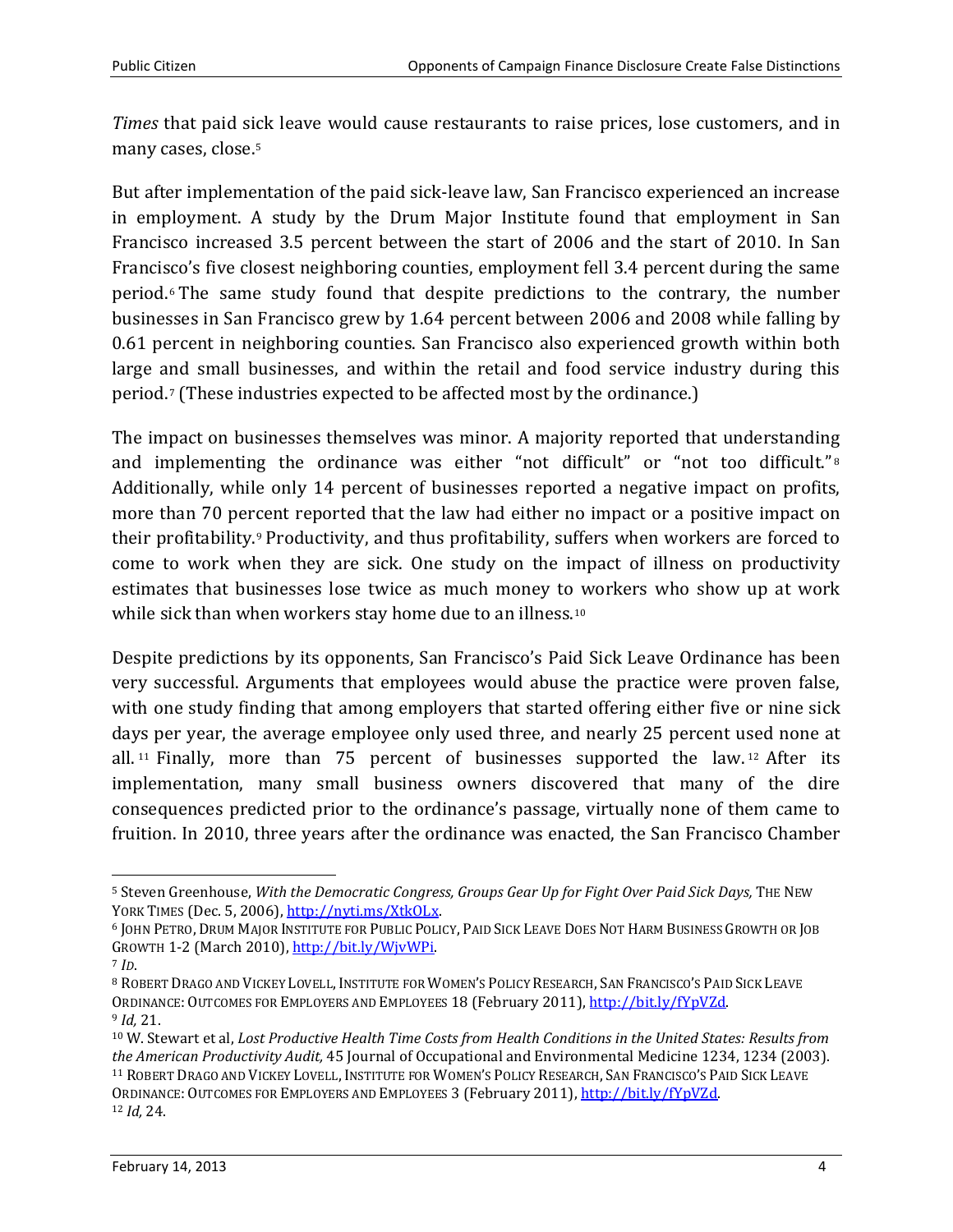of Commerce realized there was very little impact on business, noting that "it has not been a huge issue that we have heard from our members about."[13](#page-4-0)

## **Family and Medical Leave**

## **Family and Medical Leave Act of 1993**

In 1993, President Clinton signed the Family and Medical Leave Act (FMLA), which guarantees that employees will receive job-protected, unpaid leave to recover from an illness, care for a sick relative, or bond with a newborn child.[14](#page-4-1) The FMLA applies to all public sector employees at the local, state, and federal level, as well as private[-s](#page-4-2)ector employees who work in 20 or more work weeks at firms of more than 50 employees.15

> "The light of freedom will grow dimmer," if the Family and Medical Leave Act passes. *—Rep. John Boehner, 1993*

At the time of its passage, the U.S. Chamber of Commerce spoke out against the FMLA, claiming that [mo](#page-4-3)st Americans "don't want the federal government as their personal administrators"16 Many conservatives joined the chorus. Rep. Rodney Grams (R-N.M.) argued that passing the FMLA would hurt employees, predicting that "tens of thousands of working men and women will be put out of work if this bill passes."[17](#page-4-4) Rep. John Boehner (R-Ohio) proclaimed that if the FMLA passed, "the light of freedom will grow dimmer."[18](#page-4-5)

But two independent surveys, conducted in 1996 and the 2000, found that the FMLA had virtually no impact on the vast majority of businesses whose operations were covered by the legislation. First, a 1996 report by the bipartisan Commission on Leave and the U.S. Department of Labor found that between 85 percent and 95 percent of businesses polled found no discernible impact on productivity, profitability, and growth.[19](#page-4-6) Additionally, between 89 percent and 99 percent of employers claimed that administration costs

<span id="page-4-0"></span><sup>&</sup>lt;sup>13</sup> Aaron Rutkoff, *Will Sick Days Cost Billions for NYC Businesses? San Francisco Says No*, THE WALL STREET JOURNAL (May 13, 2010), http://on.wsj.com/cOXL6V.

<span id="page-4-1"></span><sup>&</sup>lt;sup>14</sup> Comprehensive Paid and Medical Leave for Today's Families and Workplaces, CENTER FOR AMERICAN PROGRESS, <http://bit.ly/QmJm9W> (viewed Jan. 31, 2013).

<span id="page-4-2"></span><sup>15</sup> *Fact Sheet 28: The Family and Medical Leave Act of 1993*, U.S. DEPARTMENT OF LABOR, (viewed Jan 29, 2012)) [http://1.usa.gov/6zpcPU.](http://1.usa.gov/6zpcPU)

<span id="page-4-3"></span><sup>16</sup> *U.S. Chamber of Commerce Stance on Family and Medical Leave Act of 1993*, THE CRY WOLF PROJECT (viewed Feb. 1, 2013), [http://bit.ly/12fWEeR.](http://bit.ly/12fWEeR)

<span id="page-4-4"></span><sup>17</sup> *Rodney Grams Opposes Family and Medical Leave Act*, THE CRY WOLF PROJECT (viewed Feb. 1, 2013). [http://bit.ly/YPiPYH.](http://bit.ly/YPiPYH)

<span id="page-4-5"></span><sup>18</sup> *John Boehner Opposes Family and Medical Leave Act*, THE CRY WOLF PROJECT (viewed Feb. 1, 2013), [http://bit.ly/XNU7RK.](http://bit.ly/XNU7RK)

<span id="page-4-6"></span><sup>19</sup> U.S. COMMISSION ON FAMILY AND MEDICAL LEAVE, A WORKABLE BALANCE: REPORT TO CONGRESS ON FAMILY AND MEDICAL LEAVE POLICIES xviii (April 1996), [http://bit.ly/Wi8zFC.](http://bit.ly/Wi8zFC)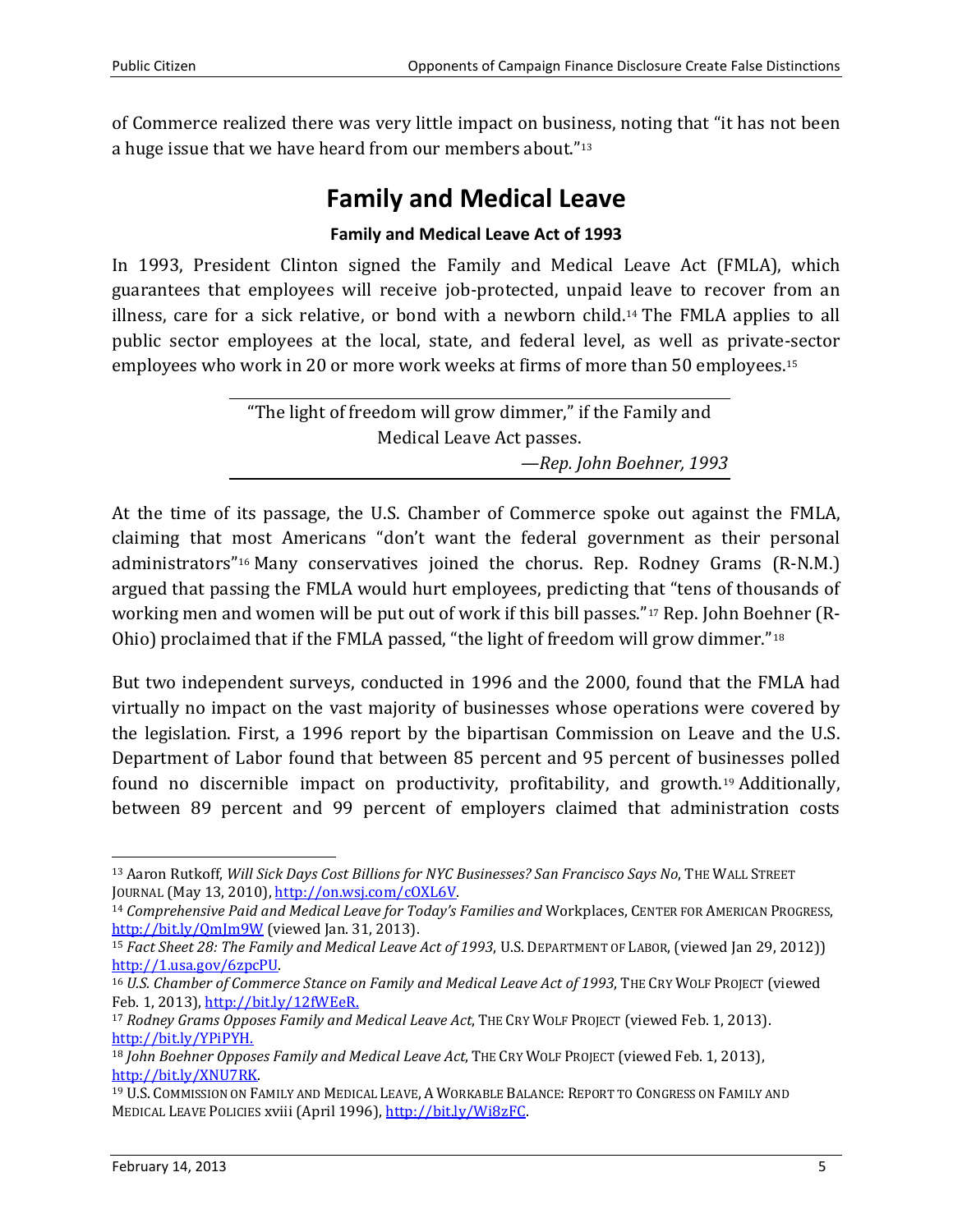attributed to the FMLA were either zero or small.[20](#page-5-0) Finally, 83 percent of respondents said that employee performance was unaffected by the FMLA. In fact, the percentage of employers who reported that the FMLA had a positive impact on employee productivity was three times greater than the percentage who said it had a negative impact.<sup>[21](#page-5-1)</sup>

A second survey, conducted in 2000, confirmed many of the initial findings from 1996. Most importantly, 84 percent to 90 percent of respondents to the 2000 follow-up said that the FMLA had "no noticeable effect on their business as regard productivity, profitability, and growth."[22](#page-5-2) The 2000 survey also found that more than 93 percent of employers believed that intermittent leave (the type [mos](#page-5-3)t often associated with family and medical leave) did not negatively impact their profits.23 (This question had not been asked in 1996.) A February 2013 survey of small business owners found overwhelming support for the FMLA. In a poll of more than 500 small business owners, 80 percent supported the law, with 46 percent strongly supporting it.<sup>[24](#page-5-4)</sup>

## **California Paid Family and Medical Leave**

In 2002, California adopted a state-based paid family leave program, the first of its kind in the United States. Although the federal Family and Medical Leave Act grants employees 12 weeks of job-protected leave, it is unpaid and thus difficult for many employees to use. California pass[ed](#page-5-5) legislation to allow up to six weeks of paid leave to care for a new child or a sick relative.25 The program is funded by a payroll tax and benefits are indexed to inflation. Employees [can](#page-5-6) take six weeks in any 12 month period, and the leave does not have to be continuous.<sup>26</sup>

Not surprisingly, business groups came out strongly against the family leave program. Prior to its passage, the National Federation of Independent Businesses claimed that the program represented the largest burden to small businesses in decades. "If it becomes law, it will be the biggest financial burden for small businesses in decades, coming at a time when the

<span id="page-5-0"></span>*20Id,* xvii*.*

<span id="page-5-1"></span><sup>21</sup> *Id,* xviii.

<span id="page-5-2"></span><sup>&</sup>lt;sup>22</sup> Jane Waldfogel, *Family and Medical Leave: Evidence from the 2000 Surveys*, SEPTEMBER 2001 MONTHLY LABOR REVIEW 17, 18-19 (2001).

<span id="page-5-3"></span><sup>23</sup> *Id.*

<span id="page-5-4"></span><sup>&</sup>lt;sup>24</sup> Small Businesses Overwhelmingly Support Family Medical Leave Act, SMALL BUSINESS MAJORITY (viewed Feb. 5, 2013), [http://bit.ly/12pYlXl.](http://bit.ly/12pYlXl)

<span id="page-5-5"></span><sup>&</sup>lt;sup>25</sup> CASSANDRA D. ENGEMAN, LABOR PROJECT FOR WORKING FAMILIES, TEN YEARS OF THE CALIFORNIA PAID FAMILY LEAVE PROGRAM 1 (September 2012), http://bit.ly/XXYk5X.

<span id="page-5-6"></span><sup>&</sup>lt;sup>26</sup> EILEEN APPELBAUN AND RUTH MILKMAN, CENTER FOR ECONOMIC AND POLICY RESEARCH, LEAVES THAT PAY: EMPLOYER AND WORKER EXPERIENCES WITH PAID FAMILY LEAVE IN CALIFORNIA 2 (2011)[, http://bit.ly/dWrCxj.](http://bit.ly/dWrCxj)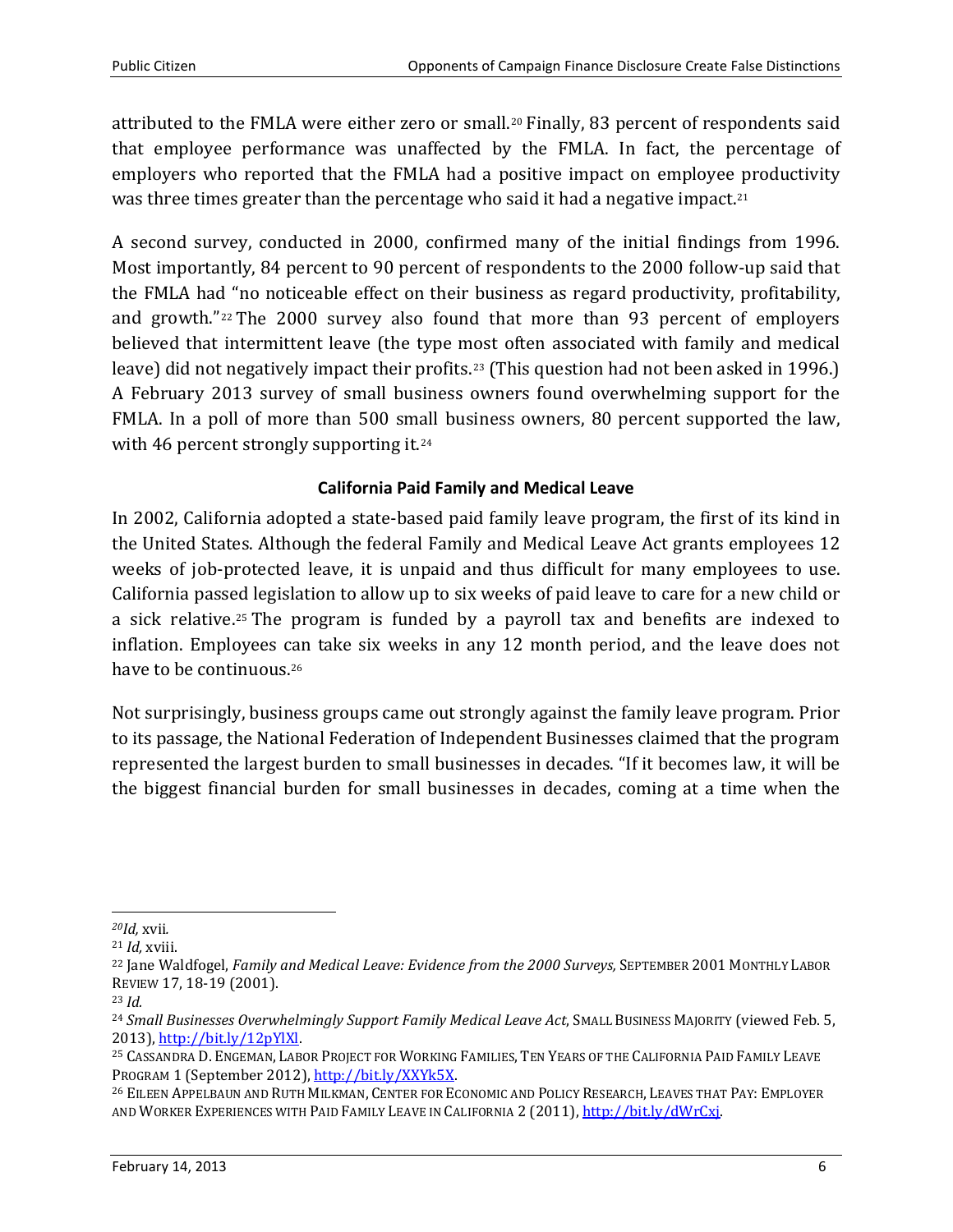state's economy is the most precarious it has been in a quarter center and when Main Street firms are least able to afford it," said Martyn Hopper, an NFIB spokesperson.[27](#page-6-0)

> Most interestingly, the study found that the strongest positive impact was the on the small businesses that the NFIB would be affected the most.

The California Chamber of Commerce, as well as local affiliates, also came out strongly against the bill, suggesting that the program would force businesses to leave California and hurt California workers. "We're opposed to a lot of bills, but this one is one of the worst," said Allan Zaremberg, the president of the California Chamber of Commerce. "When you're the only state in the country with paid family leave and they've tried it in 27 other states and it's failed in each an[d](#page-6-1) every one, we see it as a competitive disadvantage in attracting or keeping business here."28 Despite these claims, evidence drawn from California employers suggests that there have been significant benefits to employers in the wake of California's paid maternity leave policy.

A study by the Center on Economic and Policy Research that was released nine years after implementation found that more than 91 percent of businesses said it had a positive impact or no impact at all on profitability and performance. Most interestingly, the study found the strongest positive impact was on the small businesses that the NFIB claimed would be affected the most. Table 1 summarizes the impact of California's paid family and medical leave policy on profits, profitability/performance, employee turnover, and employee morale.

| "No noticeable" or<br>"positive effect" on: | <b>Fewer than 50</b><br><b>Employees</b> | 50-99 Employees | More than 100<br><b>Employees</b> | <b>All Employer</b><br><b>Respondents</b> |
|---------------------------------------------|------------------------------------------|-----------------|-----------------------------------|-------------------------------------------|
| Productivity                                | 88.8                                     | 86.6            | 71.2                              | 88.5                                      |
| Profitability/Performance                   | 91.1                                     | 91.2            | 77.6                              | 91.0                                      |
| Turnover                                    | 92.2                                     | 98.6            | 96.6                              | 92.8                                      |
| Morale                                      | 98.9                                     | 95.6            | 91.5                              | 98.6                                      |

### **Table 1: Impact of Paid Family and Medical Leave by Firm Size**

Source: Center for Economic and Policy Research

<span id="page-6-0"></span>**<sup>27</sup>** *NFIB Opposes California Paid Family Leave*, THE CRY WOLF PROJECT (viewed Feb. 1, 2013), [http://bit.ly/XYPZyZ.](http://bit.ly/XYPZyZ)

<span id="page-6-1"></span><sup>28</sup> John M. Broder, *Family Leave in California Now Includes Pay Benefit,* THE NEW YORK TIMES (Sept. 24, 2002), [http://nyti.ms/VMDatd.](http://nyti.ms/VMDatd)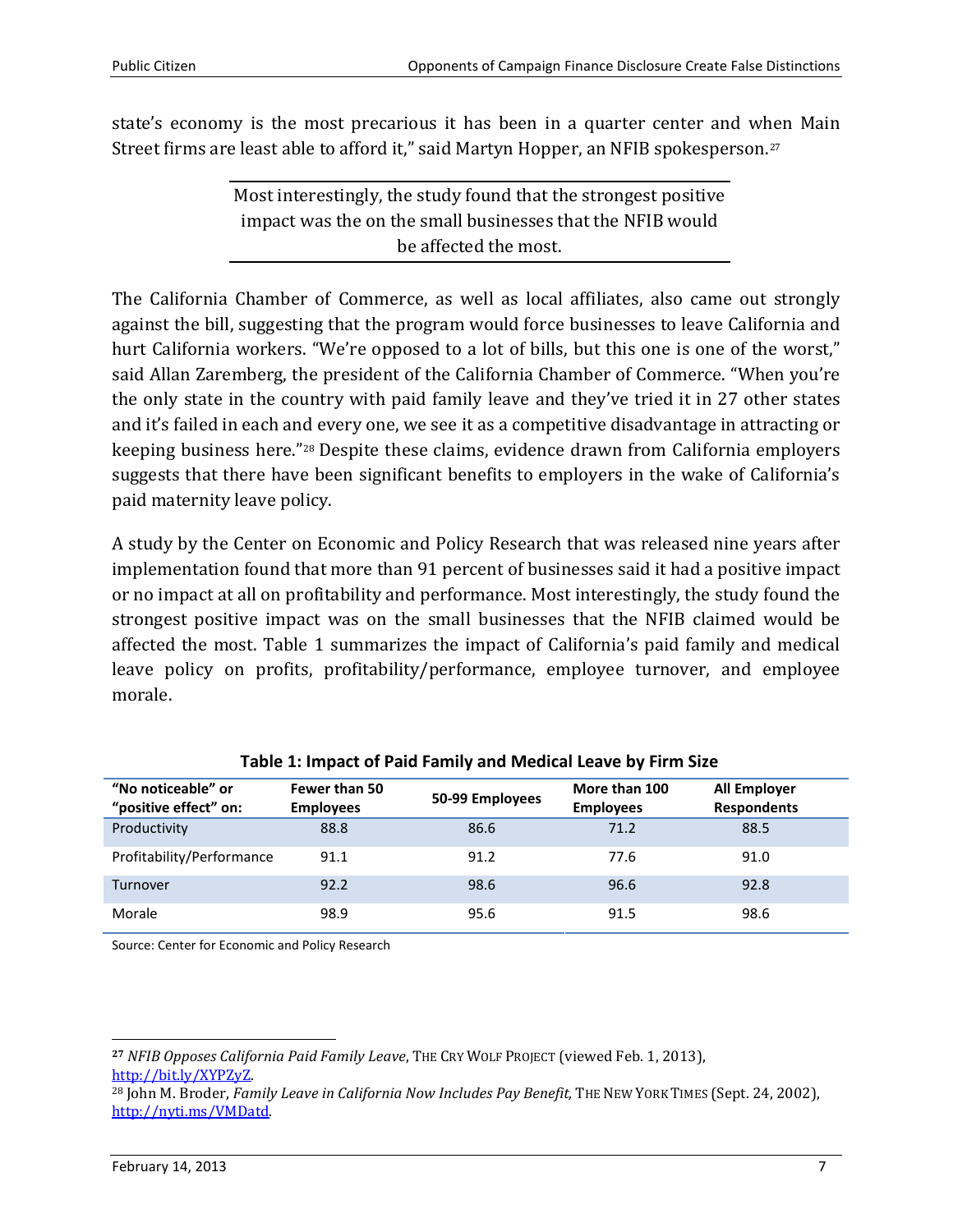# **Unleaded Gasoline**

Tetraethyl lead was first used as a gasoline additive in the 1920s in an effort to reduce "knock" within internal combustion engines. By the 1970s, an emerging scientific consensus concluded that leaded gasoline inflicted extremely harmful effects on public health. In 1973, the Environmental Protection Agency released regulations that would gradu[al](#page-7-0)ly reduce the amount of lead in gasoline, the use of which was banned outright in 1986.29

> Dow Chemical Co. and Monsanto Co. claimed that the ban of lead would "threaten the jobs of 14 million Americans directly dependent and the 29 million Americans indirectly dependent on the petrochemical industry for employment."

Despite overwhelming scientific evidence that leaded gasoline posed serious risks to public health, industry groups strenuously opposed the [ph](#page-7-1)asing out of lead from gasoline while simultaneously denying that lead was dangerous.30 The president of the Lead Industries Association argued that lead restrictions "make us waste oil every time we make gasoline."[31](#page-7-2) The chemical industry also sounded an alarm, suggesting that removing lead from gasoline would jeopardize the jobs of workers who produced tetraethyl lead. Specifically, Dow Chemical Co. and Monsanto Co. claimed that the ban of lead would "threaten the jobs of 14 million Americans directly dependent and the 29 million Americans indirectly dependent on the petrochemical industry for employment."[32](#page-7-3)

These predictions did not remotely prove accurate. The oil and gas industries have continued to flourish. In recent years, they have repeatedly posted record profits. In the second quarter of 2012, the top five oil companies—BP[,](#page-7-4) Chevron, ConocoPhillips, ExxonMobil, and Shell—made \$375 million in profits per day.33 Between 2001 and 2011, these five companies made more than \$1 trillion in profits.[34](#page-7-5) ExxonMobil recently regained its spot as the most valuable corporation on the planet, with a market valuation of more

<span id="page-7-0"></span> <sup>29</sup> Press Release, *U.S. Environmental Protection Agency, EPA Requires Phase-Out of Lead in All Grades of Gasoline* (Nov. 28, 1973),<http://1.usa.gov/zMTuyc> and Jamie Lincoln Kitman, *The Secret History of Lead*, THE NATION (March 2000), [http://bit.ly/Vz6thC.](http://bit.ly/Vz6thC)

<span id="page-7-1"></span><sup>30</sup> NATIONAL RESEARCH COUNCIL COMMITTEE ON MEASURING LEAD IN CRITICAL POPULATIONS, MEASURING LEAD EXPOSURE IN INFANTS, CHILDREN, AND OTHER SENSITIVE POPULATIONS (1993)[, http://bit.ly/XYMkBh](http://bit.ly/XYMkBh) and Jamie Lincoln Kitman, *The Secret History of Lead*, THE NATION (March 2000), [http://bit.ly/Vz6thC.](http://bit.ly/Vz6thC)..

<span id="page-7-2"></span><sup>31</sup> *Lead Industry Association Statement on Lead Restrictions*, THE CRY WOLF PROJECT (viewed Feb. 4, 2013) , [http://bit.ly/XSGrVs.](http://bit.ly/XSGrVs)

<span id="page-7-4"></span><span id="page-7-3"></span><sup>32</sup>Jamie Lincoln Kitman, *The Secret History of Lead*, THE NATION (March 2000)[, http://bit.ly/Vz6thC.](http://bit.ly/Vz6thC) <sup>33</sup> *What Five Oil Companies Did With Their \$375 in Profits,* THINK PROGRESS (viewed Jan. 31, 2013) <http://bit.ly/NQMFF9>

<span id="page-7-5"></span><sup>&</sup>lt;sup>34</sup> Big Oil's Banner Year, Think Progress (viewed Feb. 6, 2013), http://bit.ly/Je4Jpp.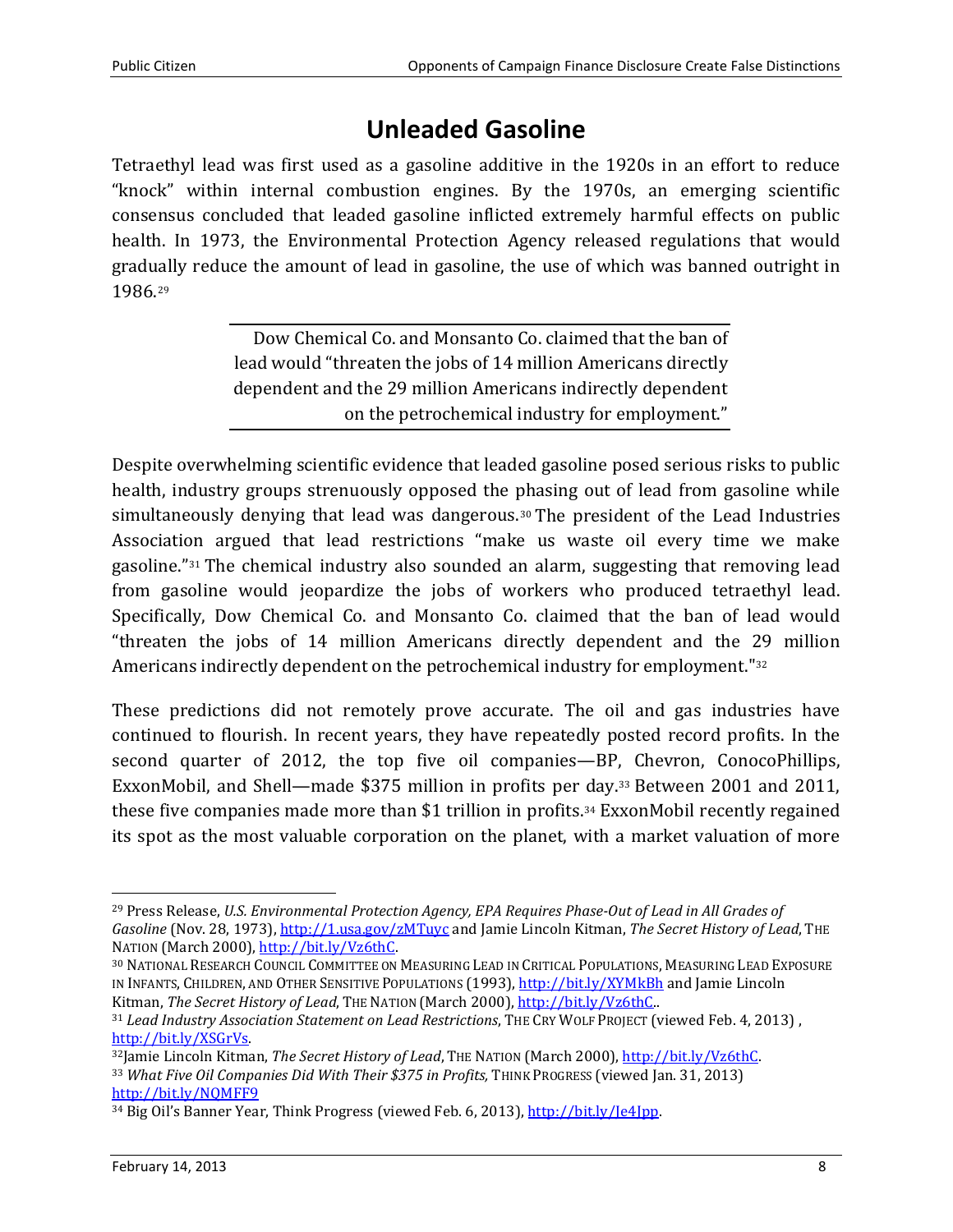than \$400 billion.[35](#page-8-0) Predicted effects on consumers also were off base. Between 1986 and 2005, average annual gas prices never exceeded \$2 per gallon (as adjusted by the Department of Energy to 2005 dollars ), suggesting that any additional costs oil and chemical companies might have incurred while generating a lead substitute were not passed along to the consumer.[36T](#page-8-1)he health risks of lead are well known. High blood lead levels can cause comas, convulsions, and death. In children, the developmental impacts are particularly harmful, causing "reductions in IQ and attention span, reading and other learn[in](#page-8-2)g disabilities, hyperactivity, behavior problems, impaired growth, and hearing loss."<sup>37</sup> Additionally, the connection between atmospheric lead (which is produced when a car burns leaded gasoline) and high blood lead levels is definitive. The gradual phase-out of leaded gasoline in 1973 followed by its outright ban in 1986 subsequently saw a 77 percent decrease of blood lead levels in the United States.[38](#page-8-3)

> That is, for every dollar spent by industry or government to remove lead from gasoline, an additional ten dollars is saved through improved health, reduced crime, and other factors.

High lead exposure is also correlated with high rates of violent crime, and the converse is also true. The phase-out of lead began in the early-1970s. In the early 1990s, when children born after the phase-out began came of age, violent crime rates began decreasing significantly. For instance, they dropped nearly 75 percent in New York City between the earl[y 1](#page-8-4)990s and 2010. These declines roughly correlated with the reduction in atmospheric lead.39

There are also significant economic benefits derived from removing lead from gasoline. A World Bank report found that the economic benefits associated with phasing out leaded gasoline were 10 times higher than the costs. That is, for every dollar spent by industry or government to remove lead from gasoline, an [ad](#page-8-5)ditional ten dollars is saved through improved health, reduced crime, and other factors.40

<span id="page-8-0"></span> <sup>35</sup> Rodrigo Campos, *Exxon Mobil Overtakes Apple in Market Value,* REUTERS (Jan. 25, 2013),

<span id="page-8-2"></span><span id="page-8-1"></span><sup>&</sup>lt;sup>36</sup> Annual Energy Review, ENERGY INFORMATION ADMINISTRATION (viewed Feb. 8, 2013), <u>http://1.usa.gov/z7cjVV</u>.<br><sup>37</sup> Myths and Realities of Phasing Out Lead, ALLIANCE TO END CHILDHOOD LEAD POISONING (viewed February 3, 2013), [http://bit.ly/XVz5QY.](http://bit.ly/XVz5QY)

<span id="page-8-3"></span><sup>38</sup> *Id.*

<span id="page-8-4"></span><sup>39</sup> Kevin Drum, *America's Real Criminal Element: Lead,* MOTHER JONES (January/February 2013), <http://bit.ly/WmMktP> and Rick Nevin, *How Lead Exposure Relates to Temporal Changes in IQ, Violent Crime,* and Unwed Pregnancy, 83 Environmental Research 2, 1-22 (2000).

<span id="page-8-5"></span><sup>&</sup>lt;sup>40</sup> MADGA LOVEI, THE WORLD BANK, PHASING OUT LEAD FROM GASOLINE: WORLDWIDE EXPERIENCE AND POLICY IMPLICATIONS xiv (1998)[, http://bit.ly/11b8yHM.](http://bit.ly/11b8yHM)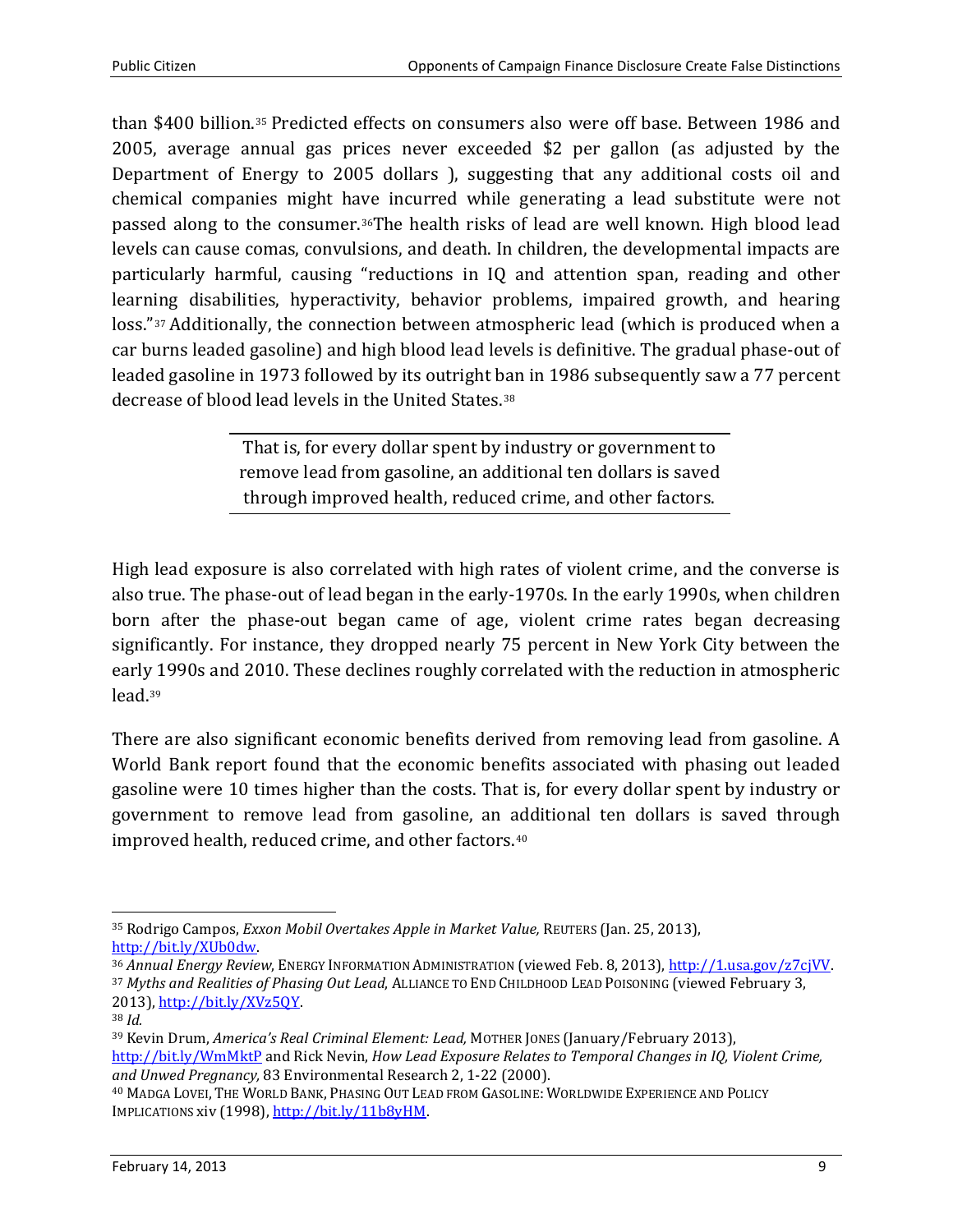## **Tobacco Free Laws**

Nearly 200 million Americans live in towns, cities, and states that have passed smoke-free laws that prohibit or severely limit smoking in bars and restaurants.<sup>[41](#page-9-0)</sup> The scientific evidence connecting secondhand smoke to negative health impacts is beyond dispute: it is known to [c](#page-9-1)ause lung cancer, heart disease, low birth-weight births, and chronic lung problems.42 Despite the well-known health risks associated with exposure to second hand smoke, tobacco companies have worked hard, often behind the scenes, to stymie new smoke-free regulations.

| That tobacco industry's pessimistic forecasts on smoking bans      |  |  |  |  |
|--------------------------------------------------------------------|--|--|--|--|
| "simply had no credibility with the public, which isn't surprising |  |  |  |  |
| when you consider our dire predictions in the past rarely came     |  |  |  |  |
| $true.$ "                                                          |  |  |  |  |
| -Philip Morris marketing executive                                 |  |  |  |  |

Tobacco companies have consistently opposed smoke-free laws. One of the biggest falsehoods spread by Big Tobacco was the "30 Percent Myth." In the early 1990s, tobacco industry-sponsored surveys reported that the passage of smoke-free laws would reduce bar and restaurant profits by 30 percent.<sup>[43](#page-9-2)</sup> These surveys were circulated throughout communities that were considering smoke-free ordinances.

But chances are that industry knew all along that they were just fear-mongering. In a 1994 meeting, a Philip Morris executive acknowledged that the economic studies the industry was pushing were flimsy. David Laufer, the marketing and sales director for Philip Morris, noted that "economic arguments often used by the [tobacco] industry to scare off smoking ban activity were no longer working, if indeed they ever did. These arguments simply had no credibility with the public, which [i](#page-9-3)sn't surprising when you consider our dire predictions in the past rarely came true."44

Despite claims made by Big Tobacco, smoke-free laws have been a universal success for bars and restaurants across the United States. Dozens of studies have found that smoke-

<span id="page-9-0"></span> <sup>41</sup> *Smoke Free Laws Do Not Harm Business at Restaurants and Bars*, CAMPAIGN FOR TOBACCO-FREE KIDS, <http://bit.ly/9miehp> (viewed Jan. 31, 2013).

<span id="page-9-1"></span><sup>42</sup> *Smoke-Free Environments: Countering Industry Arguments*, CAMPAIGN FOR TOBACCO-FREE KIDS, <http://bit.ly/14Az0JR> (viewed Jan. 31, 2013).

<span id="page-9-2"></span><sup>&</sup>lt;sup>43</sup> ROB CRANE, THE OHIO STATE UNIVERSITY DEPARTMENT OF FAMILY MEDICINE, THE MYTHS AND REALITIES OF CLEAN<br>Indoor air Legislation 1 (2004), http://bit.ly/TGis3M.

<span id="page-9-3"></span><sup>&</sup>lt;sup>44</sup> David Laufer Statement at CAC Presentation #4 on July 8, 1994, PHILIP MORRIS USA, (viewed Feb 1, 2013), [http://bit.ly/UUPU1L.](http://bit.ly/UUPU1L)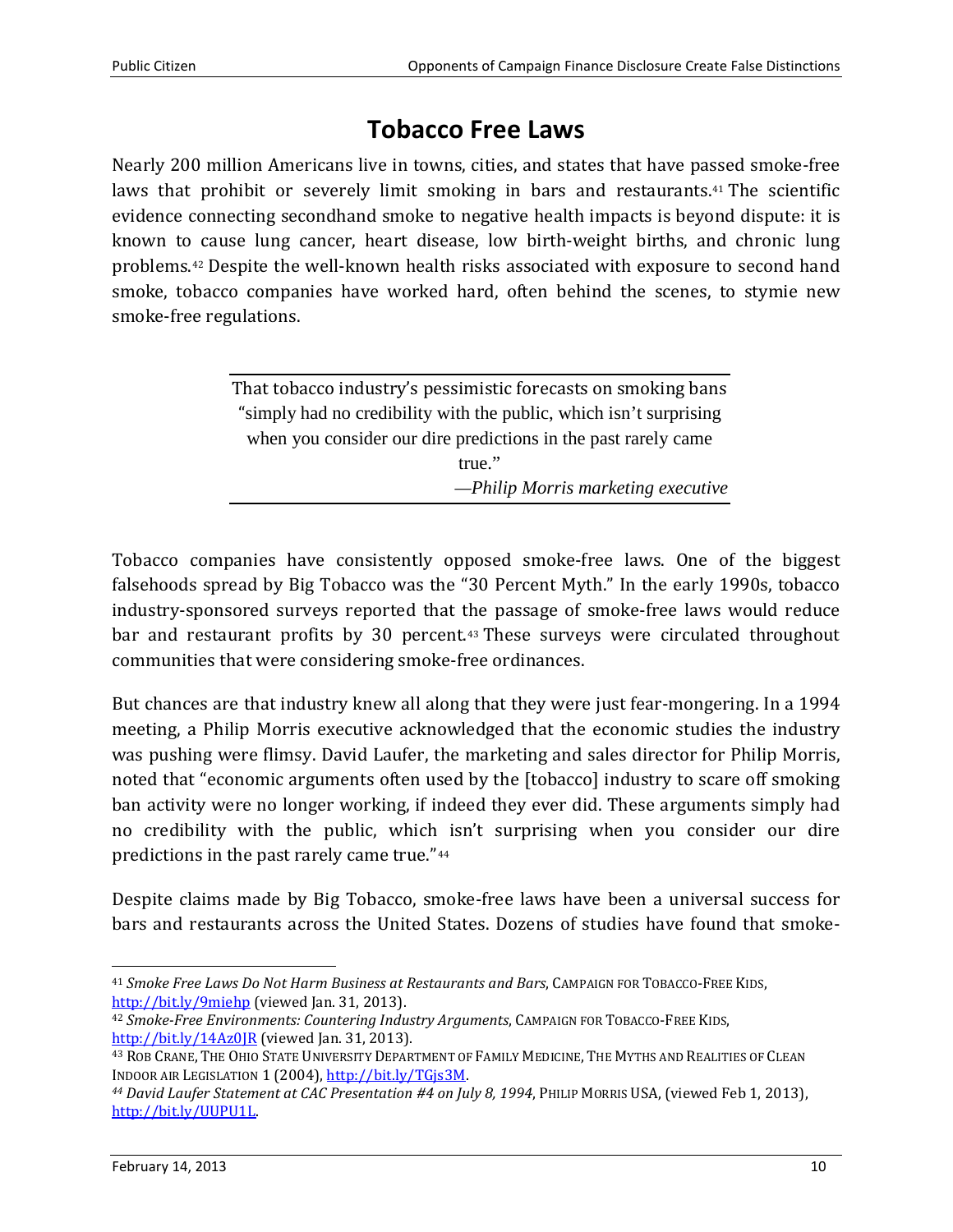free laws have resulted in positive economic outcomes for the businesses they impact most: bars and restaurants.[45](#page-10-0) One study published in the *Journal of the American Medical Association* found that passage of smoke-free ordinances in three states and six cities found no adverse impact on hotel and tourism revenues.[46](#page-10-1) Another study found that in the first 15 cities to enact smoke-free restaurant laws, there was no significant impact on [th](#page-10-2)e percentage of sales conducted by smoke-free restaurants versus their unregulated peers.47

Tobacco companies have not only cried foul at the prospect of regulation, but they have also funded a number of tobacco-related studies that inevitably confirm industry's point of view. An analysis of studies conducted on the impact of smoke-free laws found that 94 percent of studies funded by tobacco companies and their allies found that smoke free laws had a negative impact on business. However, not one independent study found a negative impact.[48](#page-10-3)

# **The CARD Act**

In 2009, Congress passed and President Obama signed the Credit Card Accountability Responsibility and Disclosure Act (the CARD Act). Designed to protect consumers from unfair credit ca[rd](#page-10-4) company policies, the CARD Act regulates interest rates, fees, and disclosure rules.49 Despite its innocuous provisions, the American Bankers Association (ABA), which represents the nation's largest banks, opposed the CARD Act on the grounds that it would hurt consumers and small businesses.[50](#page-10-5) The ABA argued that the CARD Act would "have a dramatic impact on the ability of consumers, small businesses, stu[den](#page-10-6)ts, and others to get credit at a time when our economy can least afford such constraints."51

However, a study by the Center for Responsible Lending found that the CARD Act ended up being highly beneficial for both individual consumers and for small businesses. The Center found consumers' access to credit was not reduced. More importantly, because a majority of small businesses file their taxes as individuals, the impact of these regulations was no

<span id="page-10-0"></span> <sup>45</sup> *Smoke-Free Laws do Not Harm Business at Restaurants and Bars*, CAMPAIGN FOR TOBACCO-FREE KIDS (viewed Feb. 1, 2013), [http://bit.ly/9miehp.](http://bit.ly/9miehp)

<span id="page-10-1"></span><sup>46</sup> Stanton A. Glantz and Annmarie Charlesworth, *Tourism and Hotel Revenues Before and After Passage of Smoke-Free Restaurant Ordinances,* 281 JAMA 1911, 1911-1918 (1999).

<span id="page-10-2"></span><sup>47</sup> Stanton A. Glantz and Lisa R. A. Smith, *The Effect of Ordinances Requiring Smoke-Free Restaurants on Restaurant Sales,*84 American Journal of Public Health 1081, 1081 (1994).

<span id="page-10-3"></span><sup>48</sup> M. Scollo, A. Lal, A. Hyland and S. Glantz, *Review of the Quality of Studies on the Economic Effects of Smoke Free Policies on the Hospitality Industry*, 12 Tobacco Control 13, 13-14 (2003).

<span id="page-10-4"></span><sup>49</sup> Summary: The Credit Card Accountability Responsibility and Disclosure Act, U.S. SENATE BANKING COMMITTEE, <http://1.usa.gov/WiaOsE> (viewed Jan. 31, 2013).

<span id="page-10-6"></span><span id="page-10-5"></span><sup>50</sup> James Kwak, *Wallet Reform: Should Congress Protect You from Your Credit Cards*, THE WASHINGTON POST (May 14, 2009)[, http://wapo.st/WibyOB.](http://wapo.st/WibyOB) 51 *Id.*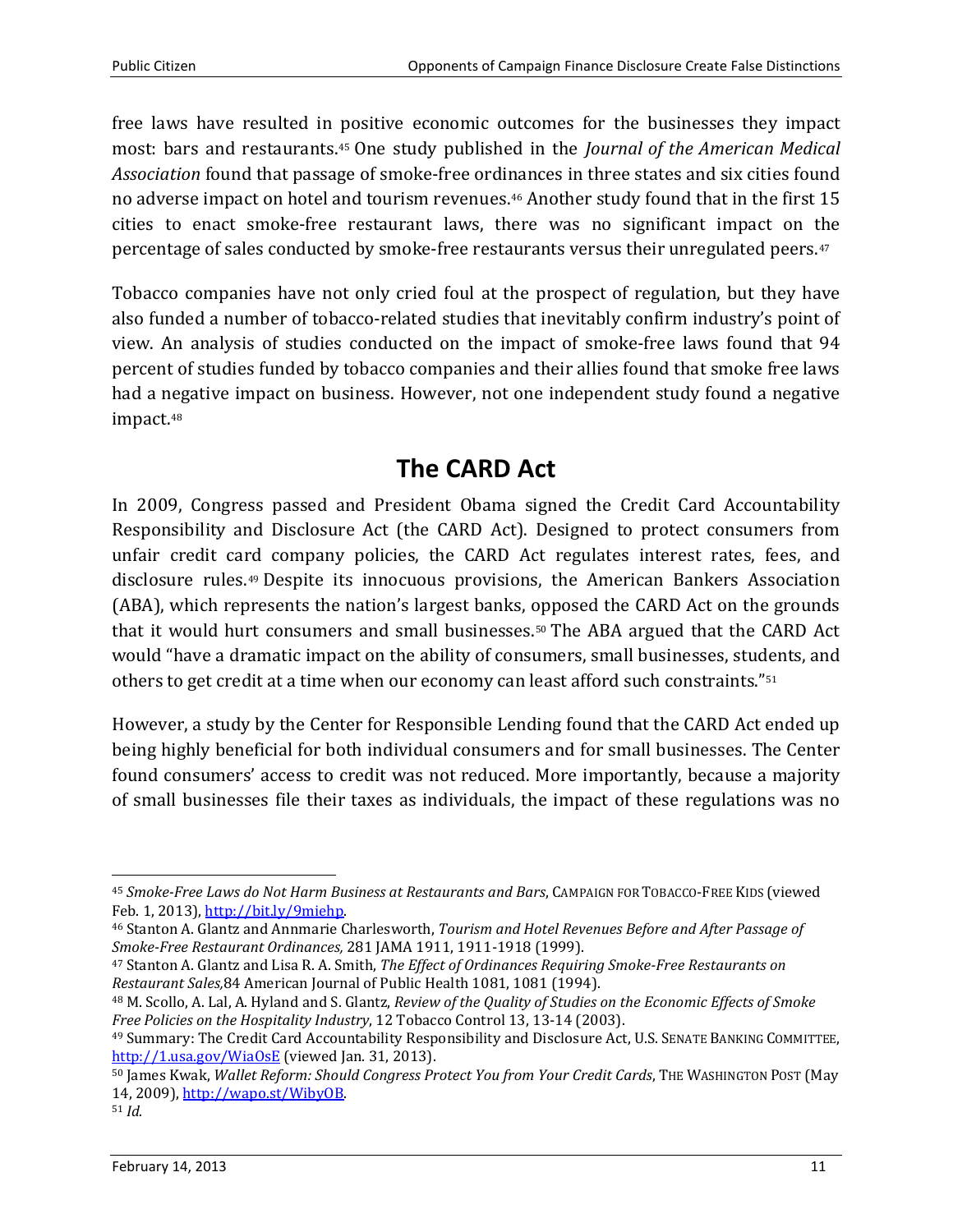different for small businesses than individuals.<sup>[52](#page-11-0)</sup> Regulations implemented in the wake of the passage of the CARD Act have reduced costs on consumers and busine[sse](#page-11-1)s that file as individuals by closing the gap between advertised and actual interest rates.53 According to the study, [nea](#page-11-2)rly \$12.1 billion in obscure annual charges were made transparent in credit card offers.54 In fact, price transparency will likely lead to lower costs by "incre[as](#page-11-3)ing competition and making it harder for issuers to manipulate or arbitrarily raise prices."55

Small businesses support the CARD Act. A recent survey found that more than 95 percent of small businesses polled favored extending the CARD Act to [co](#page-11-4)ver business credit cards in addition to the changes already made to personal credit cards.56

## **Conclusion**

History provides a useful perspective on industry's routine claims that rules to ensure public safety and fair play will wreak havoc on the economy. Lead was removed from gasoline nearly 40 years ago, but the sky didn't fall.

The Family and Medical Leave Act has been in effect for 20 years and more than 100 million workers have taken advantage of its provisions without bringing the country to its knees.[57](#page-11-5) Paid sick leave and paid family leave in California has enabled workers to take time off to care for themselves or close family members while often benefitting the business community. The CARD Act regulates the nation's biggest banks while increasing credit card transparency and reducing costs for small businesses.

Combined, these regulations covered millions of businesses and protected hundreds of millions of consumers. Yet, despite some outrageous claims by the business community and its allies, the impact of these regulations was often neutral and often positive.

Still, industry persists. Just this month, the National Association of Manufacturers claimed that a proposed rule to protect workers who are exposed to silica particles would cost

<span id="page-11-0"></span> <sup>52</sup> *Opinion Poll: Small Business Views on Taxes and the Role of Government*, SMALL BUSINESS MAJORITY, <http://bit.ly/Wk7Gwj> (viewed Feb. 1, 2013).

<span id="page-11-1"></span><sup>53</sup> JOSHUA M. FRANK, CENTER FOR RESPONSIBLE LENDING, CREDIT CARD CLARITY: CARD ACT REFORM WORKS 4 (February 2011), [http://bit.ly/ijZtiR.](http://bit.ly/ijZtiR) *<sup>54</sup> Id, 2.*

<span id="page-11-2"></span>

<span id="page-11-3"></span><sup>55</sup> *Id,4.*

<span id="page-11-4"></span><sup>&</sup>lt;sup>56</sup> Opinion Poll: Small Business Support Strong Accountability for Financial Industry, SMALL BUSINESS MAJORITY<br>(viewed Feb. 1, 2013), <u>http://bit.ly/U36a2V</u>.

<span id="page-11-5"></span><sup>&</sup>lt;sup>57</sup> The Family and Medical Leave Act Turns 20, NATIONAL PARTNERSHIP FOR WOMEN AND FAMILIES (viewed Feb. 4, 2013), [http://bit.ly/WK6EJG.](http://bit.ly/WK6EJG)